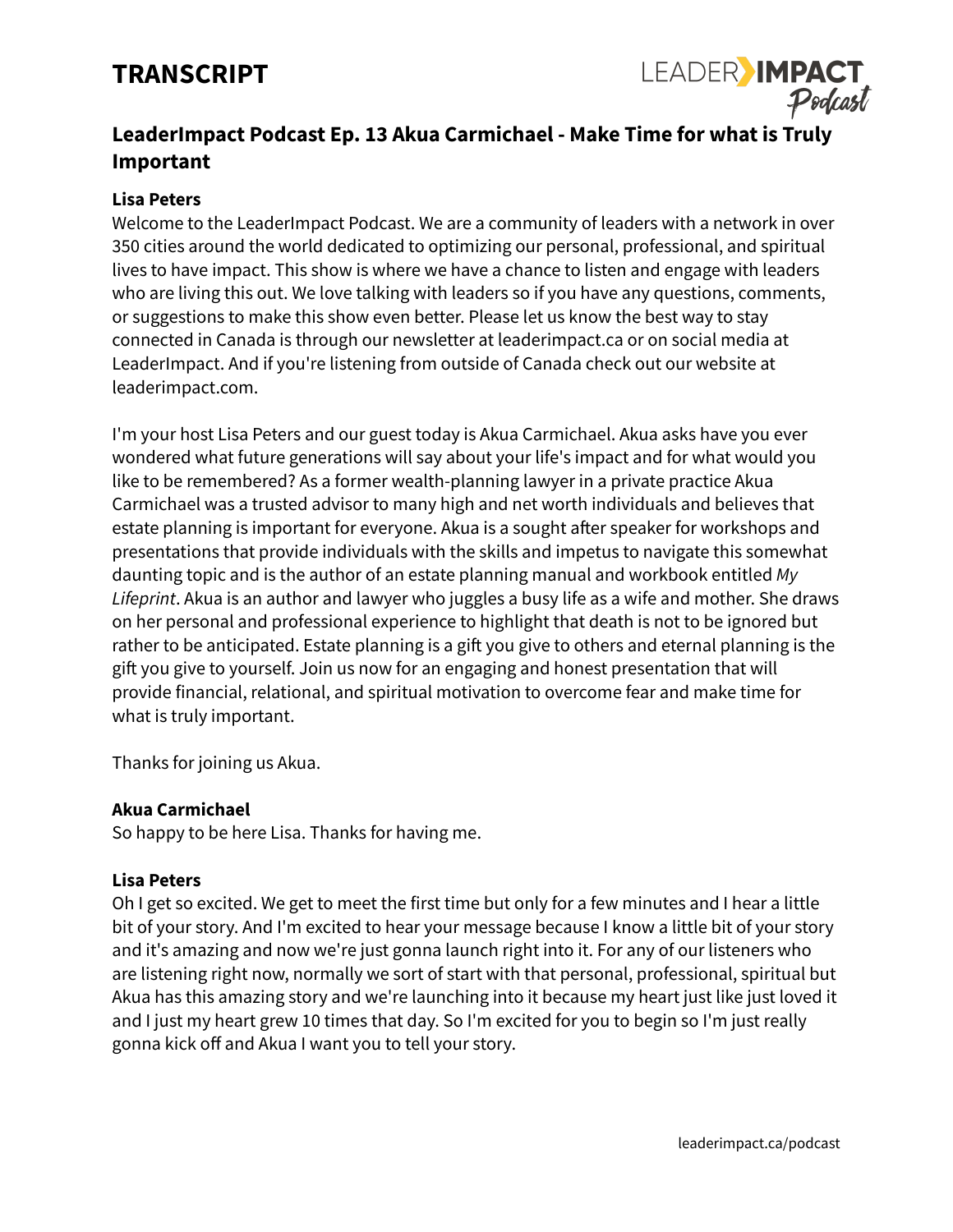

Okay, I'm going to tell my story. It's my story sticking to it! So let's jump right in. It's interesting you introduced me as a lawyer and I am a lawyer. And it's quite funny because oftentimes I feel like I went to law school not primarily to become a lawyer but primarily to find Jesus Christ. I really do believe that. And that's where I really found Christ in terms of my story, I was raised in a Christian home. My parents went to church. And when I was 12 I remember going to church with my mom and the pastor did an altar call and something stirred in my heart and I thought, You know what, I want to give my life to Jesus. I want to be saved. And so I walked to the front of the church. I said the Sinner's Prayer. And I thought great I'm a Christian I belong to Jesus. I'm in the kingdom. And that lasted, I was 12, so a few weeks, maybe a few months. And then I just kind of kept living my life.

And I always had an idea of God. I knew God was real. I believed. He was real I knew Jesus was coming back to the earth one day. But I also thought You know what, I think I may have been a little bit too rash when I gave my life to Jesus when I was 12. I'm young. It's really important to live my life. Sow my wild oats and when I'm about 80 I can get more serious about God. And I really spent my days just wanting to be successful. I remember that was a big part of my life. I wanted to be successful in life and I thought what can I do that will make me rich and successful and famous and all these different things.

And when I was 25 I actually ended up going to law school, which I hadn't planned to do. The funny thing about my part of my story is I actually had no plan to be a lawyer. I applied to law school six months before I got in. And it was funny because at the university that I went to, I went to Queens University, and everybody and their cat wanted to be a lawyer. And I thought these people are all really flaky. There are other professions than being a lawyer. For that very reason I don't want to be a lawyer. So of course, as life would have it, I graduated from university and I had no idea what I wanted to do. I was always very planned and detailed. Always had a plan, a schedule and for the first time in my life I didn't have a plan and it was freaking me out.

I had a friend who'd done a master's in law and she said Akua I know what you should do, go to law school. I thought I never really thought about that and I don't really plan to be a lawyer. She said, Listen, you got a great voice. I can see you in the courtroom. Just go. And so I thought well I'm not really doing anything else, so why not? I applied, I'd got in and went to law school. But something really interesting happened in law school. In fact, I remember on our first day in one of my classes the professor said, Look to the right look to the left. By the end of this month there is a certain percentage of you that will not be in this class. A certain number of you are gonna drop out. And in law school, it's all a bunch of type A personalities and the thought of dropping out or failing was completely stressful and scary. And one of the things about our first year of law school is everybody is stressed out. We're worried we're going to fail. We're worried that we're not going to get the straight A's that we were getting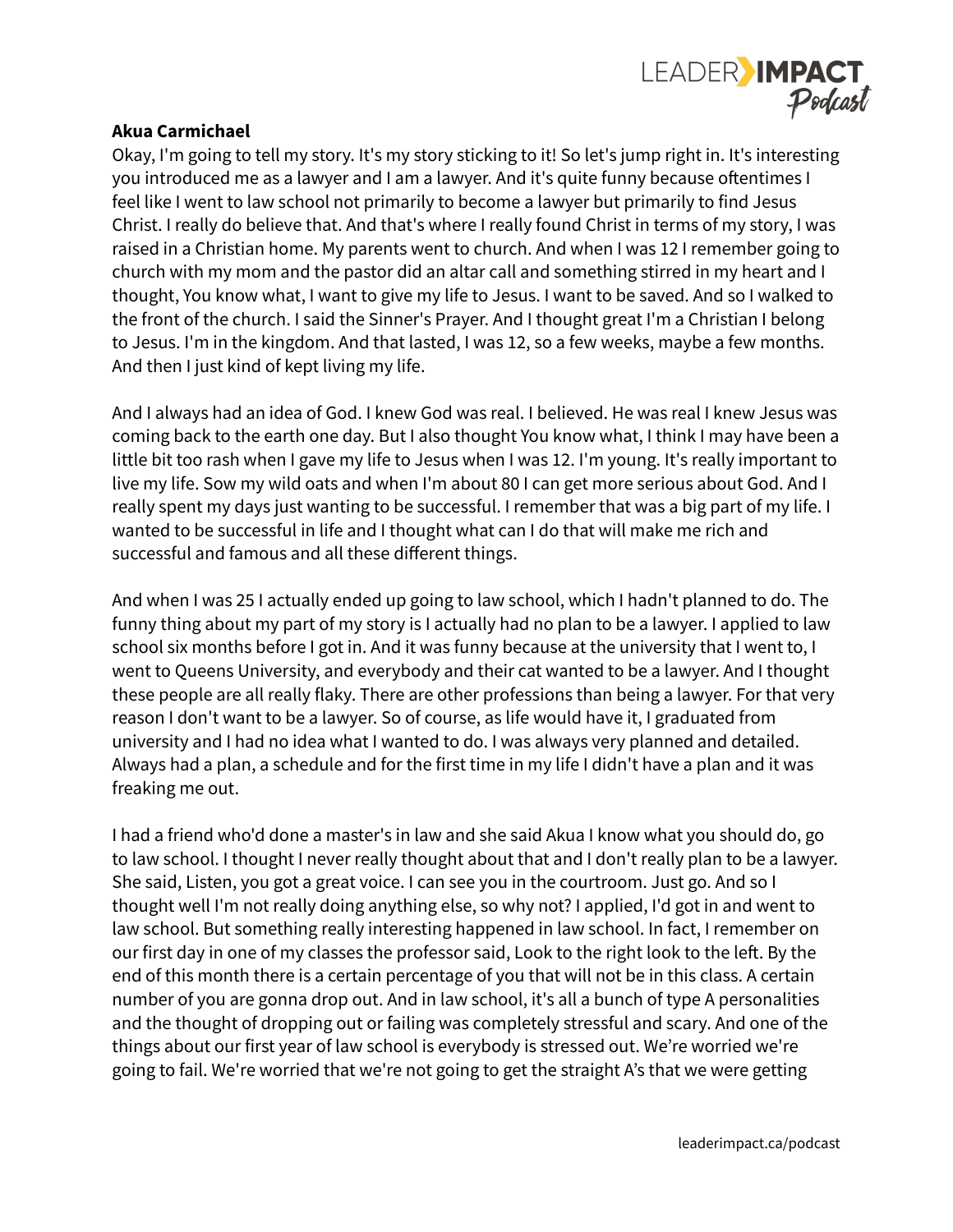

before we got to law school. So there's a lot of anxiety. There's a lot of fear. There's a lot of pressure. There's a lot of stress.

But something really interesting happened when I was in law school. I met a girl, a woman by the name of Collette and we became friends kind of in the first week. And I noticed something about her that I didn't understand. She was calm. She was kind. She had this peace about her and it didn't make any sense. Because we were in law school and that was not the place to be exemplifying and having these kinds of expressions of love and peace and joy it just wasn't the place for that.

So I remember one day I went up to her and I said okay Collette I've been hanging out with you for a while now what are you doing like what's your secret. Are you taking something? Are you something like what are you doing? Because you're calm. You're peaceful. You're happy. We just wrote an exam. I'm freaking out. Half of the class thinks we all got D's on this exam You walked out of it like you got an A. None of us knows what our grades are what is your story? And she said to me Akua, you know what? I'm a Christian. And I said oh everyone's a Christian. I'm a Christian.

And I thought back to all those years ago when I said Jesus you're my Lord and saviour. I said no, no, no, no tell me what you're doing, like what are you doing? And she said she looked at to sit Akua I'm a Christian Jesus Christ is the Lord of my life. And she walked away. And I thought, Hmmm okay now I know I'm a Christian or at least I think I'm a Christian. But I don't have what she has but I want what she has because I had never seen anybody call themselves a Christian have that much peace and joy in really difficult circumstances. And so I just started following her and I thought whatever she does I'm gonna do because whatever it is to be a Christian I clearly don't have part of this thing that she's doing.

And so I just started going with her to church. And I started very slowly to pray again. Start praying to start reading my bible and really just asking God like God I know I know you're real. But I haven't known you personally. And my friend Colette knows you personally and I think I want that too. So fast forward to December 31, 1996. This is a day I will never forget. Of course, that was New Year's Eve. I was back home from law school. I was home for the holidays and I was in quite a predicament because all of my friends had made plans without me. I had no plans. It was December 31 and I remember thinking this just can't be happening to me. I have no plans on December 31.

So my mom was going to church and she said well you can come with me to church. And I thought I'm not going to church with my mom on December 31 that's so embarrassing. Like I must have something more exciting to tell all my friends about. And so I said no I'm not going to church with you and she says okay well your aunt is going to church. You can go with her and I thought. Okay, that's a little less embarrassing than going to church with my mom so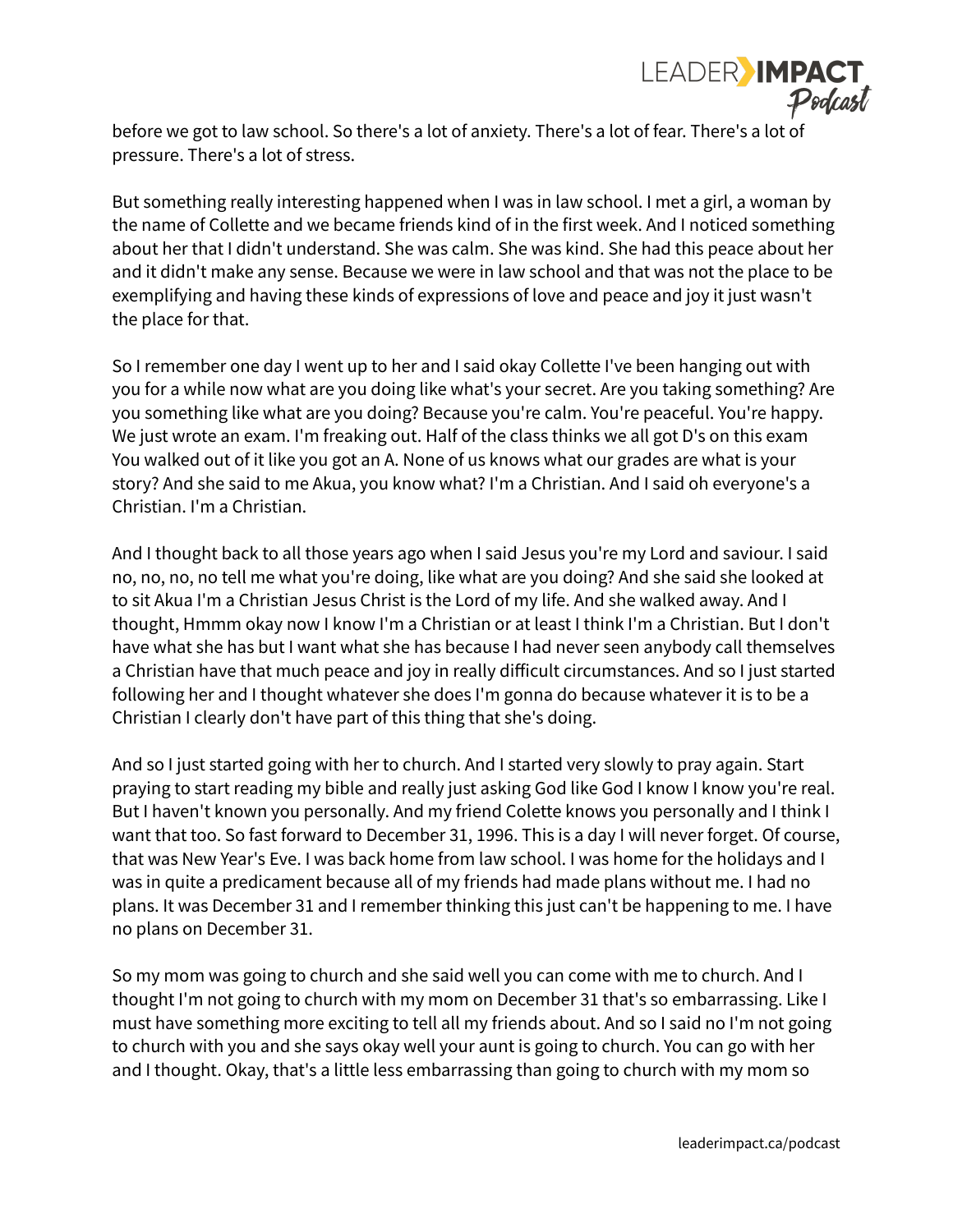

fine I'll go with my aunt. And I had expected that it was going to be a bunch of 80 year old ladies and be sitting and just kind of bored out of my mind all evening.

But we got there and it was a rocking party. I mean there was music. There were people dancing. They were enjoying themselves. There were a couple of cute guys there as well. And I just remember thinking church?! I don't remember this being what church is. It was such a lively atmosphere. And I remember just about 30 seconds into 1997, a pastor come up. I mean it wasn't 30 seconds and into 1997 but a pastor had come up. He'd been preaching for about 15 minutes and he started talking. And he said okay we are just winding down to the end of 1996 we're about to go into 1997. We got maybe 15 seconds to go he was preaching about Jesus and his disciples and going over to the other side. And he said we're going into 1997. Is there anybody in this church that is tired of carrying burdens, difficulties, challenges? Is there anybody who wants to go into 1997 no longer alone but with Jesus Christ in your boat? And I remember sitting there thinking about what my experience had been like since I'd started law school. Thinking about this stress and the pressure of life and circumstances and situations. and something in my heart said I want to go into 1997 with Jesus. I want to cross over from the old life I've been living into the new life that Jesus promises me. Not a life that means there'll be no problems and no challenges. But a life where Jesus Christ is in my boat. And I remember jumping up holding up my hands and the pastor was like okay we got 10 seconds, 9 seconds, 8 seconds. Is there anybody? Is there anybody? And I lifted my hands up. And I said I want to go into 1997 with Jesus Christ. And that night I gave my life to Jesus and I said no turning back. And from then till now I have been faithful to that promise to Jesus. There have been challenges and difficulties along the way. Certainly. But I have not turned back and he has been in my boat ever since. And it's been an amazing, amazing ride.

## **Lisa Peters**

So when I think of all the years when you talk about going to church as a young girl and I get that. I was that. I was there. And then later on in life. But you talked about Collette. You went to church with Colette. Was it the same kind of experience? You go with your aunt. It's a rock band. And there's cute guys which is I mean I've heard that story before. And it's like this is a place I want to be. For anyone who's listening and going I don't even know where to start. Like I don't have a Colette. I don't have an aunt. Do you have any advice?

#### **Akua Carmichael**

I do. I do because and I've met with lots of people like that who say how do I know God is real? I would love to know him the way you know him. But how do I know God is real? And I've said this to people over and over again because I know it works and I've had people come back and tell me. I believe for every person who desires to know God and to know him intimately and for themselves, a simple prayer just asking God. And a prayer doesn't have to be complicated really just saying God, If you're real show yourself to me. Like if you're real show yourself to me so that I can know and experience you for myself. That is a prayer that God cannot and will not refuse because he promises that he's knocking at the door of our hearts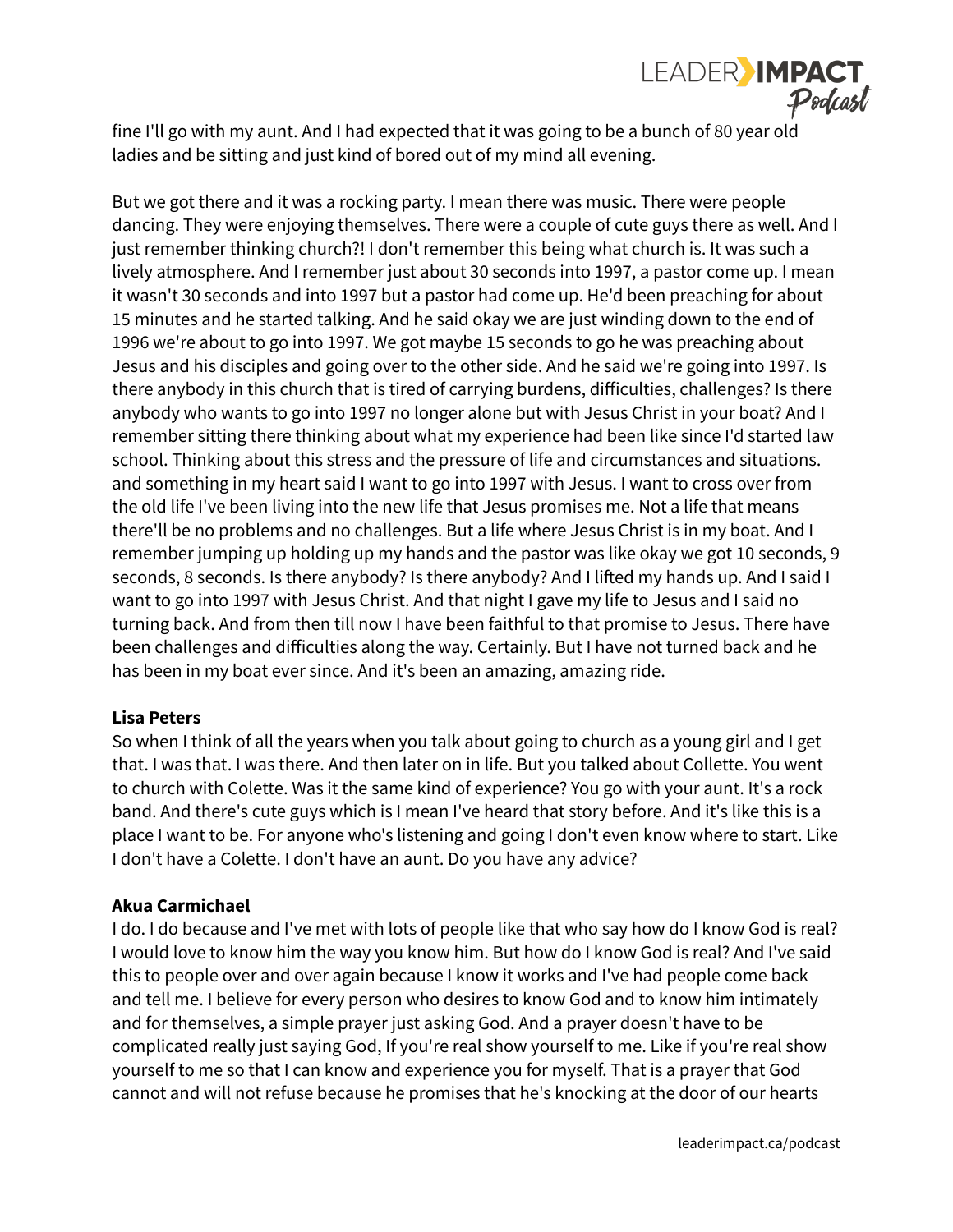

and if we will open will come in. And I believe that a prayer that invites him in by saying God just show me that you're real. Show me that you're here and that I matter to you that I'm important is it is an invitation that God will not refuse.

## **Lisa Peters**

It's lovely I love it. So once you were finished at Queens you graduated. I think you have to then go and write the bar to become a lawyer is that right?

### **Akua Carmichael**

So I went to Queens for my undergraduate degree and then I went to the University of Windsor for law school. And after I went to the University of Windsor for law school I graduated and then actually moved to the States because I had this plan, this great plan to become a lawyer. I have a lot of family members that live in California so I was out in Southern California writing the bar there. Had these great plans of being an entertainment lawyer in Los Angeles. I was just going to do these amazing wonderful things there. And so I went there and started writing the bar like studying to write the bar exam in California and that was another interesting experience.

So again, kind of get the context of my life at this point. So I've graduated from law school. Jesus is my Lord and Savior. I'm going strong with him. I'm in California preparing to write the bar exam. And a really interesting thing happens. I've been studying 12 to 14 hours every day. I go to write the bar exam. After about three months of studying I go to write the bar exam and I fail. And this is not really something I've experienced in my life before. Because this is the most important exam of my career of my academic career. And I've just like I'm just not somebody who ever failed an exam ever. So to fail the most important exam of my life and to be a Christian like this didn't happen when I wasn't a Christian and I wasn't serious about my God. This happened when I had remember in December of 1996 I gave my life to Jesus I said Jesus. We're crossing over to the other side. That's the Akua you're dealing with now right.

## **Lisa Peters**

This isn't supposed to happen to me!

## **Akua Carmichael**

Exactly, exactly. And that was a really interesting experience for me because I wrote that bar exam not once not twice, but 3 times. And I failed 3 times and I remember each time, I think actually the very last time I went back to God and I said You know what Jesus maybe I think I'm saved and I'm not. And maybe that's why I keep failing these exams. Or maybe I'm just like doing something wrong. Like I'm sitting I'm doing some terrible thing. But the thing is I wasn't like all I was doing was studying day and night and going to church and reading my Bible and praying and serving in church.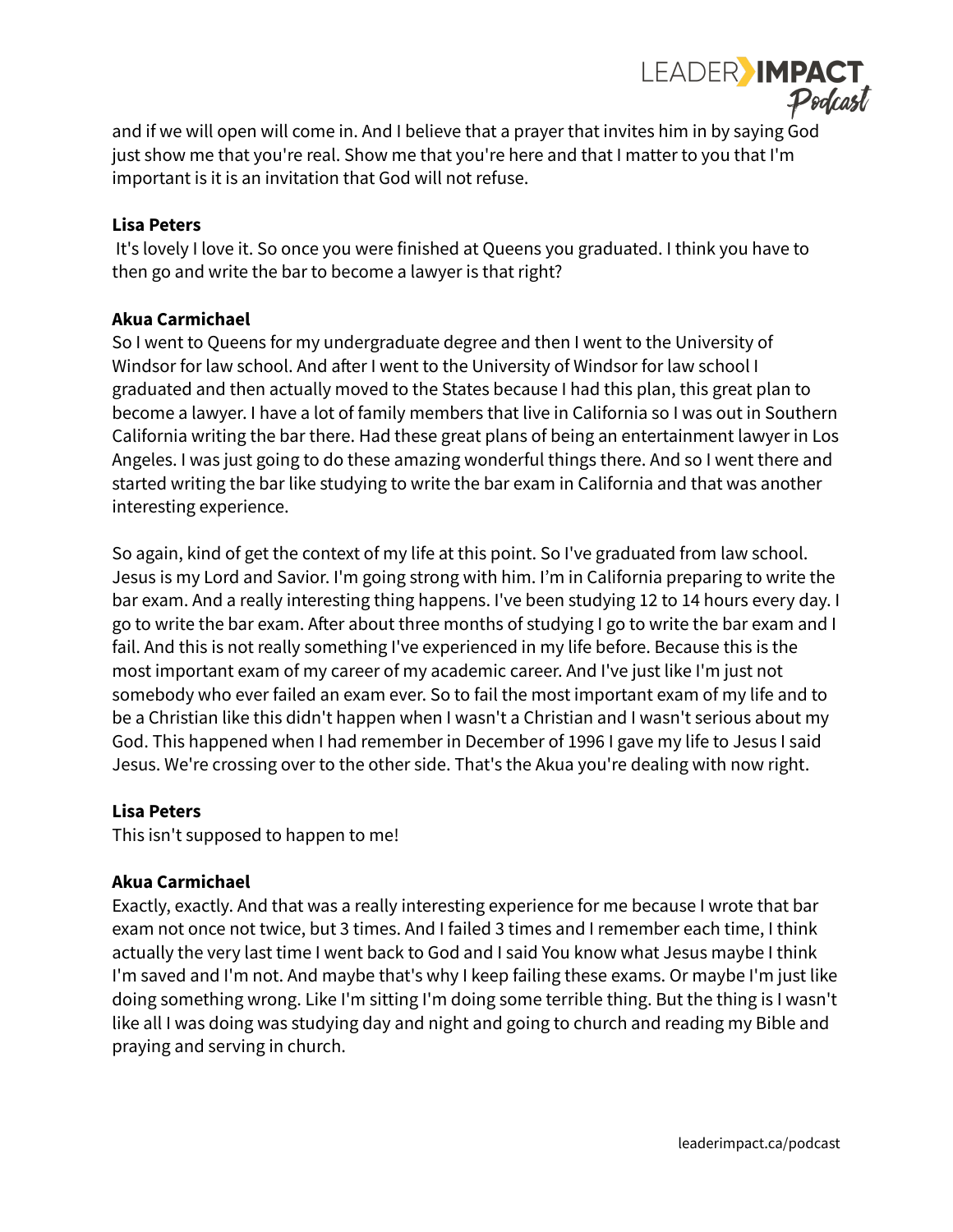

And I remember it was funny because I had a friend who had come from who was also in my law school. She was a year ahead of me and she was living in California and I remember she went to church occasionally like she didn't go all the time. She was living with this guy. She was getting married. And she passed! I remember we wrote the same exam on the third time and I called her and I was like oh my gosh I failed the exam I can't believe that this exam is so hard. And she wasn't saying anything and I was like you passed right? Yeah, sorry I did. And I was like no, no, I'm so happy for you. And when I hung up the phone I was like okay God maybe I'm not saved because she doesn't do any of the things I do but she passed and I didn't. And I'll never forget what the Holy Spirit said to me. But I believe that that the Lord spoke to my heart which was just Akua you're just not in the right line. That's all. This doesn't have anything to do with you as my daughter, you're not or you being saved. You're just not in the right line. And when you get into the right line the doors that need to open for you will open for you and I will be the one opening them.

### **Lisa Peters**

How do you know that voice? Is it an audible voice for you? Can you hear it? What is it?

### **Akua Carmichael**

That's a great question. That's a great question. That is not an audible voice. And I know sometimes people say they do in the middle of the night hear a voice saying go to China. I did not ever hear a voice like that. And for me, it's never been an audible voice. It's more of just a knowing like intuition or just…And I don't know Lisa if you've had that experience where sometimes you just have a sense about something. Maybe you go into a store and you're trying to decide o I get the pink shirt or do I get the yellow one and you just are kind of drawn to one versus the other. And you just know, no one's told you but you just know. For me hearing God speak to me is very much like I just know what he's saying in that moment to me.

## **Lisa Peters**

I think some people call it a coincidence. And I mean so I have to tell you my story I was reading the other day and I have been asked to go on a like missions trip and I keep saying no and I'm just not feeling it. And I'm reading my book and it's talking about missions and I'm like are you trying to tell me something? And I'm kind of laughing and I'm reading this book and I'm not kidding, I opened my email and there was an email from LeaderImpact about a missions trip! I'm like are you kidding me? You sent me an email. Coincidence, I don't think so but I had to share that with you I know you would appreciate that one.

## **Akua Carmichael**

That's amazing and I know that to be true that God speaks to us in so many different ways. Sometimes it's an inner knowing. Sometimes they're just a series of events that happen. And that is God speaking through different things that when you connect them together you can see this is really God speaking to me.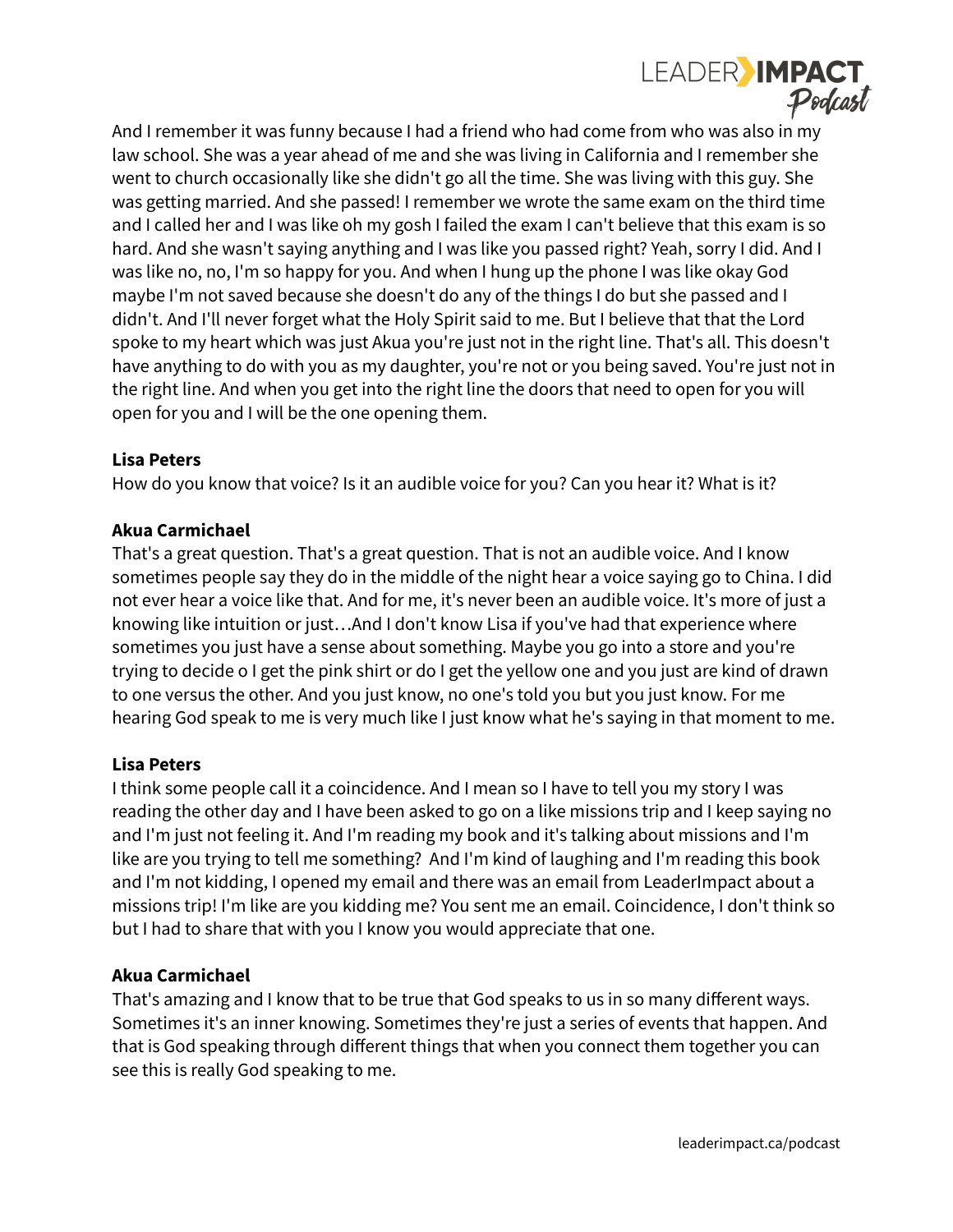

## **Lisa Peters**

So now you've failed the third time…

## **Akua Carmichael**

So I failed the bar exam for the third time. And I'm in California and I'm trying to figure out what my next move is. Because again remember in terms of context, I'm a woman who's always got a plan. I've always got a goal. If I always got a plan I'm always moving towards something. And for me now that I've given my life to Jesus and I've made him the center of my life, I've had to also shift and change a little bit about how I approach my life. I've had to change from being the Akua of I plan every single day every hour out to okay God I have my plans.

Because that was one of the interesting things about going to California and writing the bar there that was my plan. I never actually stopped to say is this your plan for me? Do you really want me to go to California and write the bar? I had all these great things I wanted to do but didn't actually check in with him. So when I started failing I thought okay maybe I should actually check in with God seeing as he's the Lord of my life and find out what he thinks about this. And I felt that it was time for me to stop writing the bar exam because for some reason I kept failing it and God for whatever reason was not opening that door for me. And so I figured why don't I try and find out what doors he actually does want to open for me.

Right around that time there's friends of my parents, of my family that we've known for many years. A couple that that was married I remember my mom called me to say There's been a death at the church. And in fact, this couple that my parents knew really well, and they were friends of our entire family, the wife of the couple had actually passed away. And I remember my mom said to me she passed away and she just had a baby. The baby was seven days old. And she had 2 other young girls a 7 year old and 4 year old. And of course the husband was 36 years old when his wife passed away.

So I remember thinking oh my gosh this is horrible. And I spent a lot of time…I just had a burden for them, for the family and I spent a lot of time in prayer. Just covering them and saying Lord, help them. Take care of them. And eventually called a husband just to get my condolences. I remember during my prayer time again I felt the Lord just saying I'm going to send someone to take care of them and to be with them. I remember saying oh God you're so good and that's wonderful. So I called him this young man and said I'm just praying for you in your family. And God has just spoken to me very clearly that he's gonna send someone to help you and I really believe that he will do that. So we had a lovely chat and hung up the phone. Went back into prayer for all of them. And one day in my prayer, again I felt God saying to me Akua, you are the person I am sending you back to be part of this family. And I was like Satan get thee behind m. This is not the voice of God. This cannot be God speaking because I have a plan to live in California and have this life. And this is not at all my plan. So there's no way that this is God speaking to me but sure enough it was God.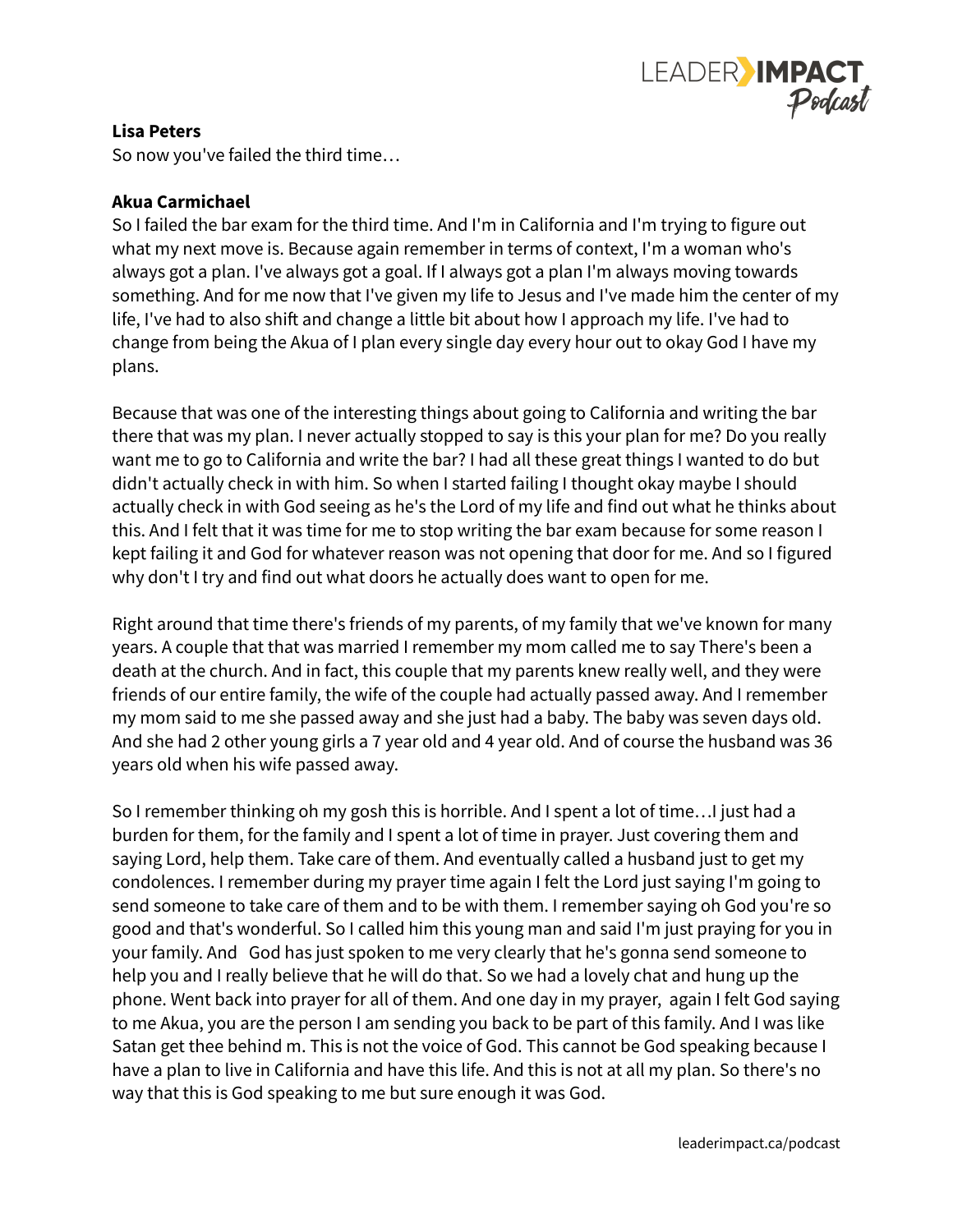

And I remember around that time all these things were going on. 9/11 also took place. And it was after that whole kind of seeing what was going on in the U.S. and all the problems that people were having, I realized at that time that it was time for me to actually pack up and go back home to Canada. And I and I went through a wrestling. There was a period just like Jacob with the Lord of wrestling and really saying God is this really what you have for me? Is this really what you want me to do? And getting to that place where I was able to lay down. Because I think sometimes we say oh God whatever you want me to do, wherever you want me to go I will go. Send me. And then he says okay, here's your assignment. And you're like okay, not this one. I'll go for another assignment send me somewhere else.

But I think for all of us, getting to that place where we say God I'm willing to lay down what I want for what you want. We all need to get there and I did. And was willing to say ok California, this was my plan but this is not God's plan for me. And I went back to Toronto and sure enough I got married to my husband and he and I together have been raising these beautiful young girls. And they're not that young anymore. So when we got married the kids were a year old, 8 and 5. And today they are let me get 20 youngest is 20. Jada is 20, Jessica is 25 and Justine is s 28. And so God has been so faithful. I mean...I really that's the word that I would use God has been so faithful and I'd be lying to you if I said it's been perfect and there've been new challenges and there's just been puppies and roses day in and day out. Of course, there've been challenges. Of course, it's been work. But my testimony is that God has been faithful through it all. And we're all here and we're all doing well and God continues to lead and guide us as a family. And yeah, it's been unbelievable.

## **Lisa Peters**

That's an amazing story. And really going from single girl to mother of 3, that is God don't you have any other plan? Like this is big.

## **Akua Carmichael**

No kidding. I remember right before I got married my father said Akua, this is the one bit of advice I have for you. Please take a cooking class. There are children involved, innocent children. Take a cooking class before you do this. And to my credit I did not take a cooking class but all the kids survived. No one has gone missing on my watch. So we give God the glory!

#### **Lisa Peters**

Excellent, well done Akua. So I introduced you as a lawyer. So you ultimately became a lawyer.

#### **Akua Carmichael**

Right! Oh yes, oh my goodness, the story continues. And that's a really interesting thing so we get married. come back to I come back to Toronto. So I'm married. I'm raising young kids. And about 5 years after we got married I actually said to my husband I think I would like to get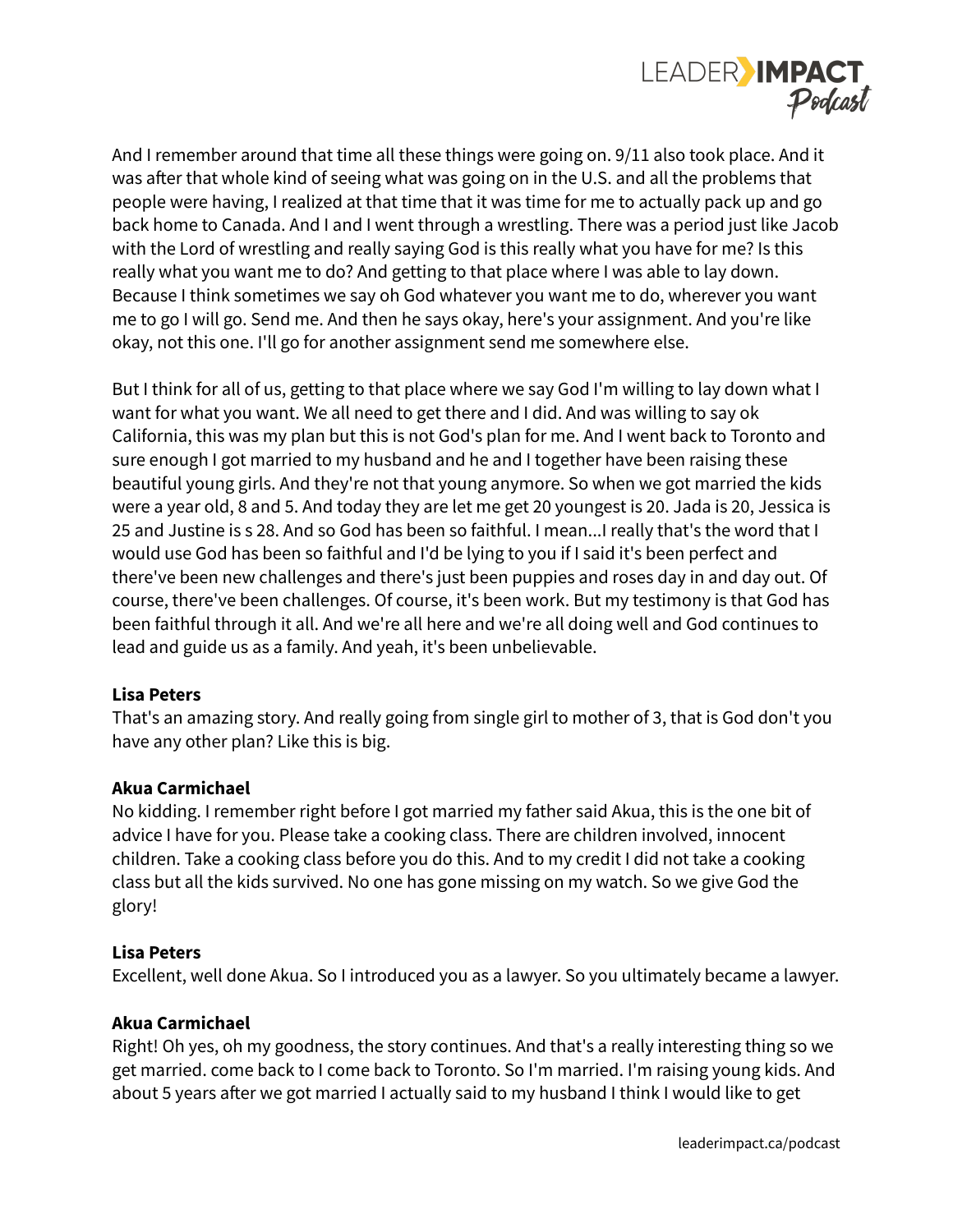

called to the bar. I really do. And he was working at the church we were attending at the time, traveling. I had these 3 small kids. I was a full time stay at home mom. And I was studying for the bar exam. And I wrote that exam and passed it on my first time out. With 3 kids! I have been very involved in my church, very actively. So again, right? Like there's nothing like laying everything down and letting God open doors. There really is nothing like that.

And another really interesting thing that came out of my experience. I have served for many years as a tutor with the Law Society of Ontario. And I've tutored law students who failed the bar exam multiple times. And my experience of having gone and failed multiple times led me to develop a system for doing multiple choice questions. Going through the bar exam. And when I'm tutoring students, I'm sharing this system with them and telling them, Look I failed this exam multiple times and this is actually how you could pass it and here's some strategies that really work. So it's amazing to me how God does not waste any experience. What looks like failure to you is just part of their story that is going to lead to success for someone else.

#### **Lisa Peters**

I love that! Well done. So, we're going to skip a little bit ahead. You've become a successful lawyer. You've written a book. I think you've written a second book but we're going to talk about *My Lifeprints* and it is an estate planning manual and workbook that will equip readers to create an intentional and lasting legacy which is what you are calling our lifeprint. So can you tell us more about the book or can you give our listeners some things they should be thinking about when thinking about estate planning?

#### **Akua Carmichael**

Absolutely.

## **Lisa Peters**

And I have my pen so I'm ready.

#### **Akua Carmichael**

Awesome. You can take some tips down. And of course listen, estate planning is not one of those topics that people like to talk about. I was definitely not a popular lawyer when you go to cocktail parties or whatever people say what do you do? Oh I help people prepare for dying. And I help people prepare for losing their mental and physical faculties. So if you get dementia or Alzheimer's or you can't feed yourself anymore. I'm the one you want to speak to. These are not popular topics and I recognize them. I recognize that. but they're ultimately important topics that we all need to think about.

I led a seminar recently on International Women's Day at work and I came across an interesting statistic that says that women live longer. They tend to live longer than men in Canada. Women tend to live longer. They also tend to earn less money than men do. So they've got to make less last longer. In addition to that, women generally are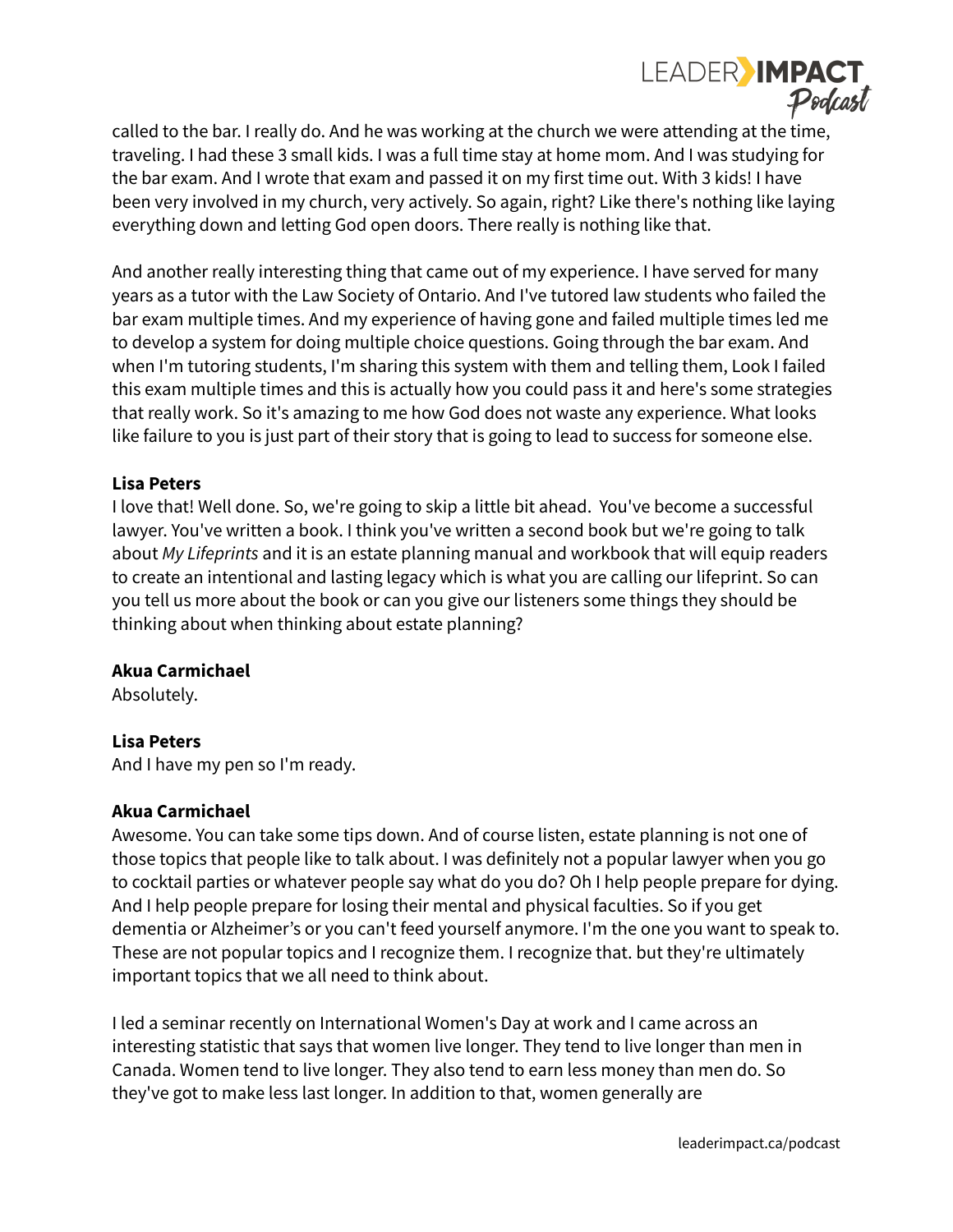

disproportionately more responsible for child care, domestic duties, and also for elder care. Taking care of elderly parents for instance.

And so it's important for women to be thinking about estate planning. A lot of times we think about men they earn more money. Oh but if a man passes away what's going to happen to the woman. But because of the contributions that women make to a family, to taking care of their children to taking care of parents, to take care of their husbands, a woman not being in the family is going to leave a major gap. Not just in terms of income that she's bringing into the family but in terms of what she does in the household in terms of what she does for caring for her loved ones.

And so having a will, having powers of attorney if something… if a woman… powers of attorney imply when a person's alive but they've become incapacitated so either mentally or physically. You're not able to make personal care decisions or financial decisions for yourself, making sure that you've appointed somebody to take on that decision making for you. And normally for married women it would be their spouse. And then having an alternate. So if you and your spouse ended up, both becoming incapacitated, a friend or a sibling. Somebody that you trust to make those decisions on your behalf becomes very important.

And then obviously with a will that applies when a person passes away. Making sure that you have made provisions for loved ones so that if something happens to you, your spouse, your children, parents perhaps are taken care of and all of that is documented in a will, for instance, so that there's provision made for them. That's really what estate planning is about just making sure that you've taken care of your loved ones. Because when you leave, for each one of us we are impacting a circle of people. And they will feel your loss. When you put your plan in place that at least alleviates some of the administrative burdens that they have to deal with because there's an emotional burden with you not being around. Having a plan in place means that at least some of the administrative issues can be dealt with more easily. And as I've said before estate planning really is a gift in and of itself that you give to your loved ones because you're leaving them with less burden in terms of dealing with your estate at least if things are organized and clearly laid for them.

## **Lisa Peters**

What if you are…I think of my husband and I, we've got the plan. And as so far. But if I'm single and I really I don't know anyone and I don't know what your advice would be to people that not they're single and they don't know if they have someone that can be their executor or power of attorney.

## **Akua Carmichael**

That's a great question. And a lot of times single people might think I'm not married or it's not a big deal or I don't have as much money. Another stat that I came across is in regards to single mothers for instance. The stats show that single mothers, their net worth is generally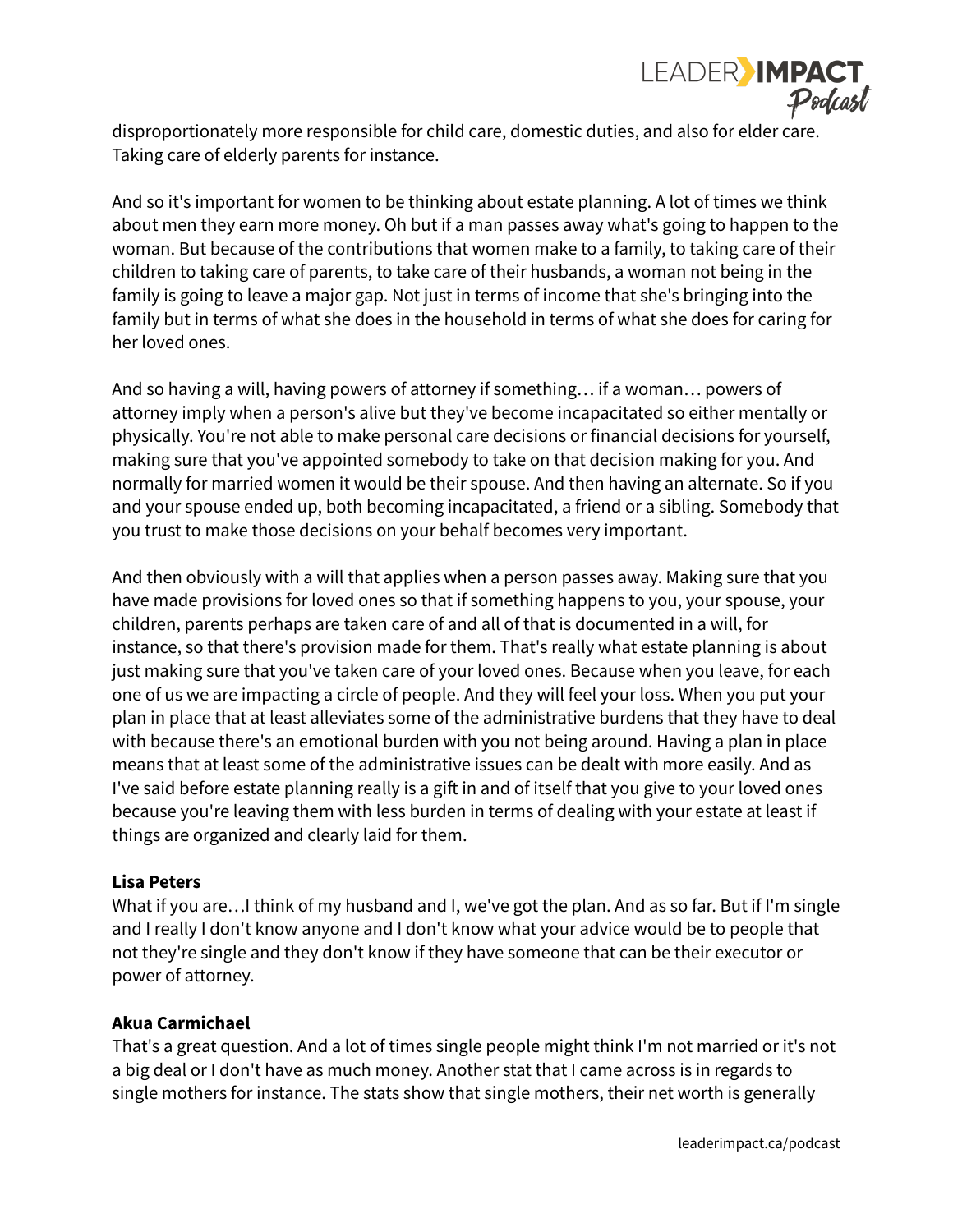

50% less than a single father. And so for single parents, and particularly single mothers, it is so important again if you've got a child, and if you don't have a child, if you're just a single person, I shouldn't say just, if you're a single woman just as important to make sure that you've got your planning in place.

If you're trying to think about who should be your executor or who would act under powers of attorney, one of the things to consider is parents. Parents are not ideal though because generally you want to be appointing people that are younger than you. Generally, parents will pass before we will. And in terms of health issues, you want to be thinking about people that have a better health expectancy than maybe a parent would. So a sibling, a good friend, a trusted friend. Also to consider a trust company. Trust companies provide and trust companies are part of most any major bank will have a trust company as well. They provide executor services and attorney services for powers of attorney. So these are some options that single people could think about in terms of who to appoint to assist in their estate planning.

### **Lisa Peters**

Yeah. I think for some, they might think it costs too much. So does your book help us sort of walk-through, we can pre-plan a lot of this ourselves.

#### 34:55.15

#### **Akua Carmichael**

That's really the key to the book. It's an estate planning guide. So what it really does is walk you through some of the questions that a lawyer would ask you if you were putting your estate plan together. And if you thought about them in advance. You go kind of ready. You're aware of what the process is. You're aware of the kinds of questions. It should translate into less cost and expense because you're really prepared. You're organized. It should cut down on the time that the lawyer would need to spend with you and putting the plan together. And I think being as organized as you can be can impact the bottom line in terms of what you're going to spend when you're getting those documents prepared.

#### **Lisa Peters**

Yeah now I know I mean a lot of this book, and it's funny because I have a book at home and it's called Just In Case and it's to help you prepare. Which really makes me laugh because there is no just in case, it's happening right?

## **Akua Carmichael**

Not if but when. I love it.

#### **Lisa Peters**

So just in case…I've got the book. But you have talked about legacy is not just about wealth. It's about what have you done to impact. I don't know if you have anything…is that part of your book or your workbook or is this just something that you just love to promote.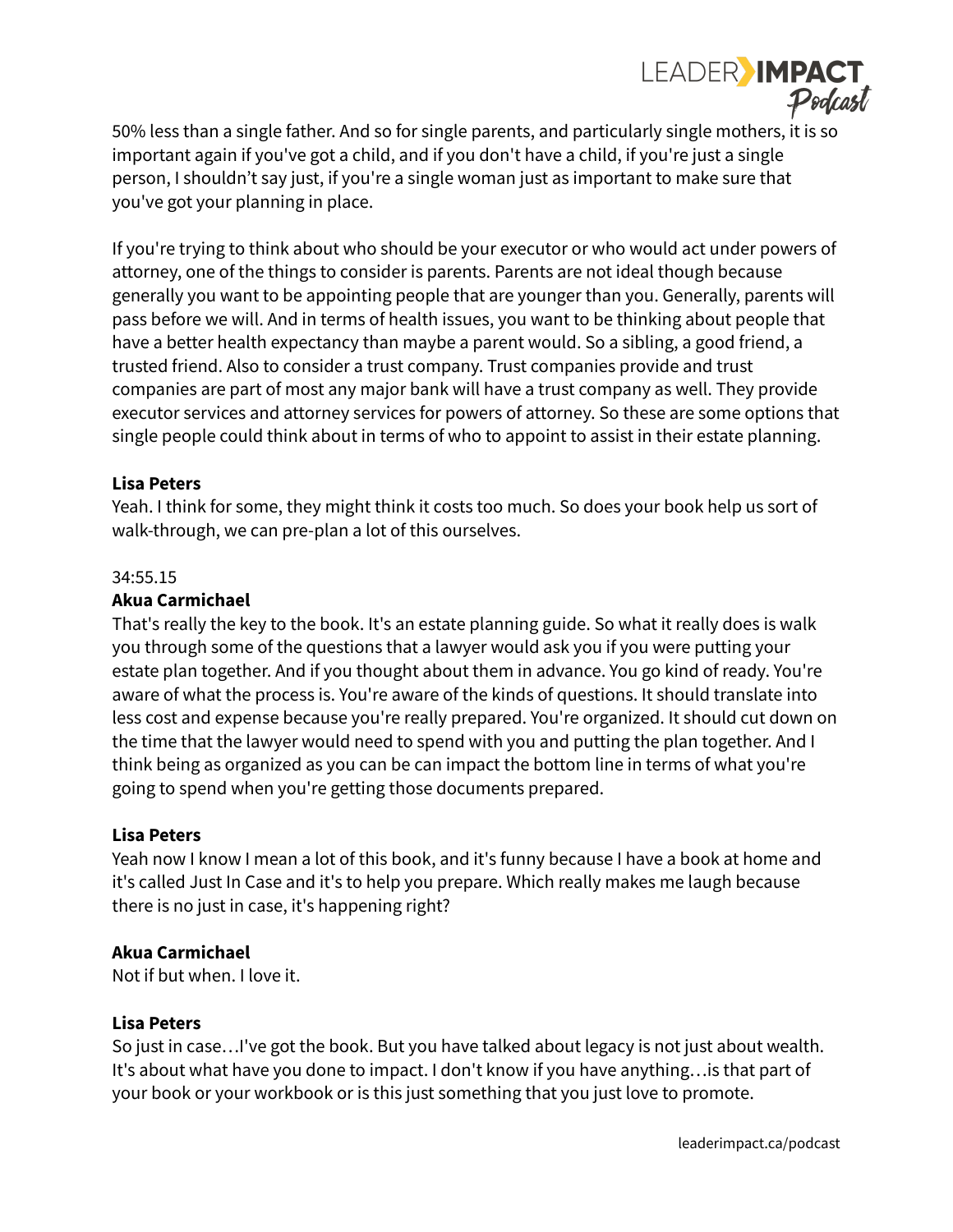

Well it is a big part of the book. And I talk about my lifeprint. The title is *My Lifeprint* and the reason I chose that title is because I was thinking very much beyond what we give to people. Look I think it's important as parents to make sure…the Bible talks about leaving an inheritance for your children's children right? Like it's important that we leave something for our family members so that they're not destitute. That they have something to rely on if you're not around like in terms of finances. But beyond that our lives are not just about what we give to people in terms of dollars and cents or personal property. Our lives are about our legacy. Our lives are about our impact. So every day there are people, like for you Lisa, every day there are people in your life who say God, I thank you for Lisa. If she wasn't in my life it wouldn't be as sweet as it is. It wouldn't be as meaningful as it is. It wouldn't be as important as it is.

And for everyone listening, some of you who might say well that's not true for me. I beg to differ. There are people. There are organizations. There are causes that are better because of you and because of your impact and because of your contribution to whatever they are doing and whatever goals they're achieving. And that's really what our lifeprint is about. What is your legacy beyond dollars and cents? What is it about your life that is impacting other people, other organizations? And sometimes we say, and I talk about this in the book as well, sometimes maybe you're not really happy with the impact that you're having. But the good news about being alive is you can be intentional about your lifeprint. You can be intentional about your legacy. And if you're not leaving the kind of impact that you want to, it's never too late to change course. To turn things around. And I believe as a Christian, with the help of Jesus Christ, to leave the impact that he's actually designed and created you to leave on this earth for the time that you're here.

#### **Lisa Peters**

Oh man, you are just a beautiful soul. I'm listening to like this is so good. And I think of all the friends I just want to reach out to right now and tell them how much I love them, or how much they mean to me, or how much they brighten my day I think we all need to do that.

#### **Akua Carmichael**

Yeah, yeah. We're all impacting people at some level. And sometimes we don't realize just how much we're doing that. But where we all are doing it. We're all having an impact.

#### **Lisa Peters**

I mean you think of Colette. What an impact she had on your life. You realize you didn't go to law school to become a lawyer you went to meet Colette and find God.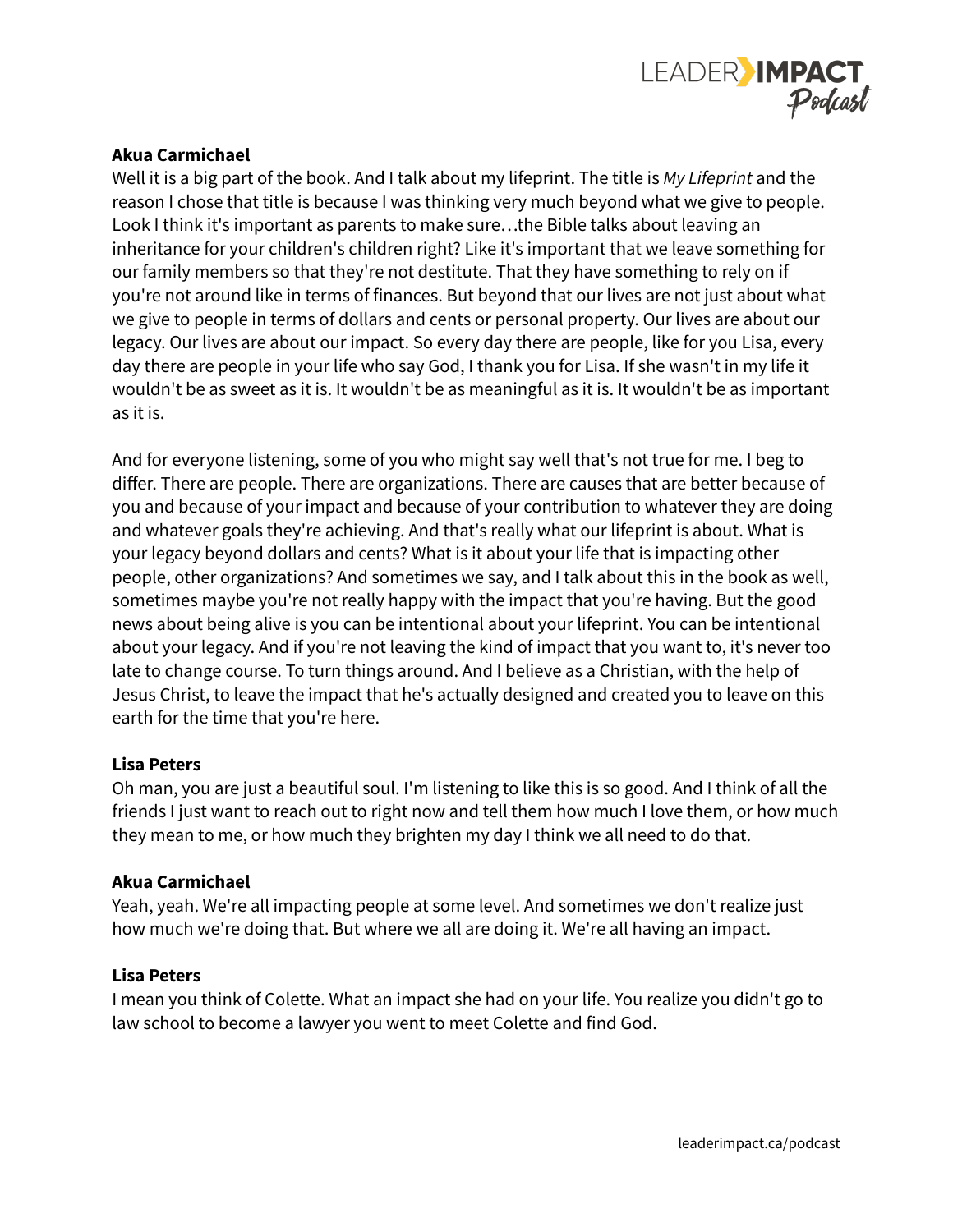

Exactly yeah. And the funny thing about her impact is I met her a few years ago. A common friend of ours got married and that was the first time that I told her. Because I told her I said Colette everywhere I go I tell people about this girl named Colette and how she changed my life. And because of your life I came to Jesus. I mean she was in tears. She had no idea what her impact did for me and how it's a domino effect right? Because what God has through her, God has done in my life I'm now able to share with countless other people.

#### **Lisa Peters**

Well I think you sharing today and that's how we sort of started with your story because it's so much part of your life, Akua. And to listen to it and to hear it again because I knew a little bit of it and but I just and to listen to you talk about *My Lifeprint* is so much more than the wealth you leave behind and the things. And the book that I have is all about the things right? It's your bank accounts and your passwords and that couch over there that should go to Jack. Nobody wants your couch. They want you to have part of their life. Like be part of my life. Have an impact.

#### **Akua Carmichael**

Right? Yeah. One thing Lisa I would just jump in and say is we're just chatting, when I was in private practice I actually came across the will of an individual who was a Christian. And right in that person's will she had left scriptures that meant something to her. And wanted, again talk about a legacy, right in her will she had left certain scriptures and said I want people to know that these scriptures meant everything to me. And I want to leave this for the world. And the interesting thing about wills are that they're public documents. Once they're probated, which the court process that validates the will, anyone, you can go to your little local courthouse pay a fee and get a copy of that will. And I read that will with the scriptures and they were giving me life as I was working because I was preparing all the documents to file in court. But I thought my gosh this woman…And the interesting thing about this woman is she passed, she was a single woman. She didn't have children. She wasn't married. But that will continue to speak even after she passed away and those scriptures were giving me life as I was preparing them to be filed in court. So again don't underestimate the power of your impact on this earth.

## **Lisa Peters**

It's funny because my next question does have to do with impact. So one of the many questions I ask everybody, I mean this is a LeaderImpact Podcast. And we are dedicated to leaders making or having a lasting impact. So as you continue to move through your own journey, your own journey of life, have you considered what you want your faith legacy to be when you leave this world.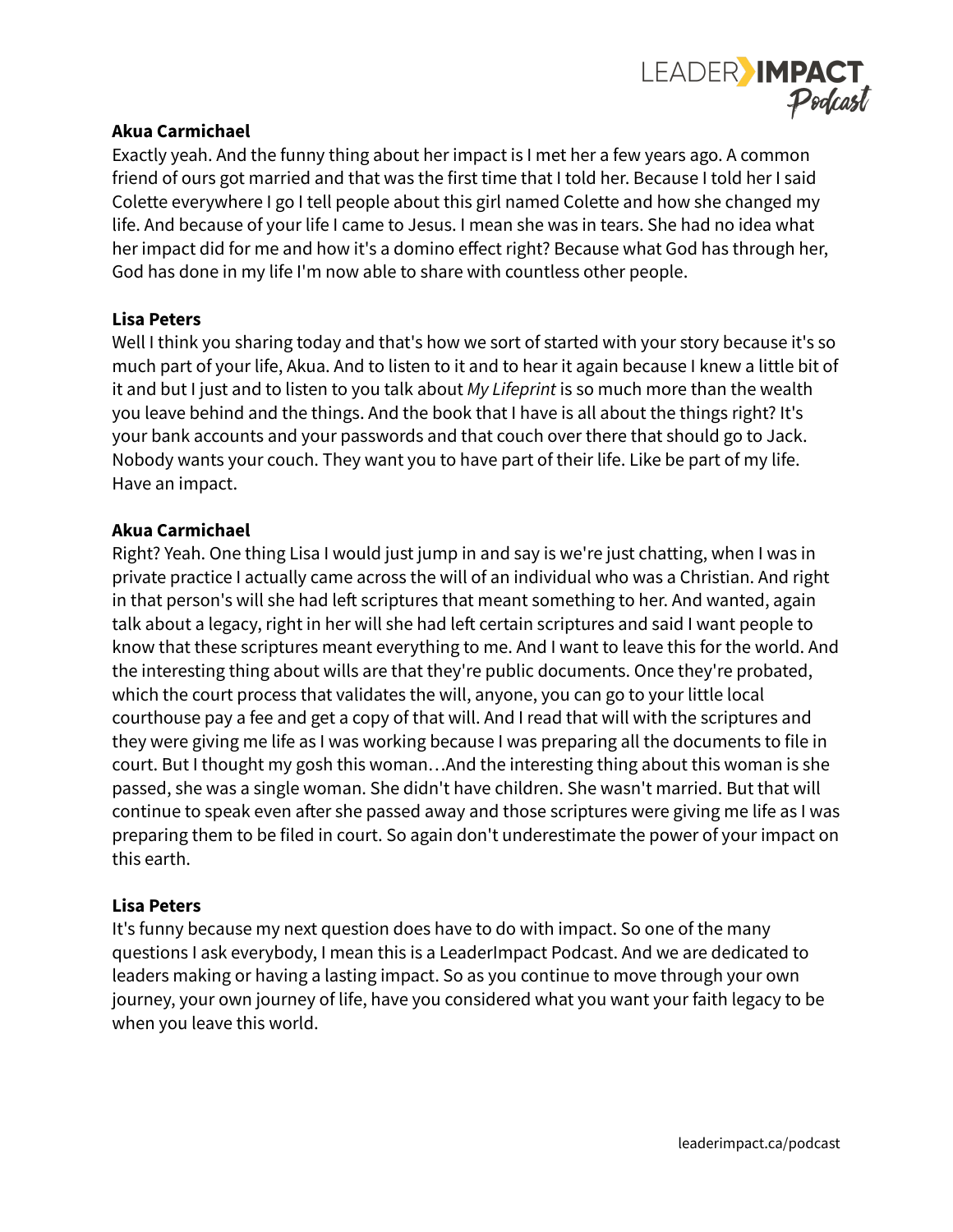

I think about it all the time. My desire and my goal would be that when people met this girl named Akua Carmichael if they didn't know who Jesus Christ was they had a desire to know him. That's really the goal and the mission and the desire in terms of my own spiritual impact and legacy is when you get around me and spend time with me that you leave saying Okay if I don't know who this Jesus is, I think I'd like to at least find out a little bit more about who can. And if I know who he is, I want to love him even more. That would be my goal. That through my life those who have an opportunity to interact with me and I with them, would come to know Jesus.

### **Lisa Peters**

And I think that happens in our in our interactions. The way we speak. The way we act. The way we move. People know, or they want to know just like, let's go back to Colette. You just you want it, to follow her. Like what are you doing? What are you taking? What is it? What is that thing? She's like it's just Jesus and you're like no, it's something else. That's funny.

### **Akua Carmichael**

Right? Exactly things. Yeah and I get it. Look, listen. It might sound very churchy. Oh I want people to know Jesus by interacting with me. And it's not meant to sound churchy at all. It really is just, I believe if we love Jesus and we live our lives just loving him that will come out. And you don't have to plan it. You don't have to have a script that you're prepared with every day when you walk out of your house. I think if you just love Jesus that will come out when you interact with other people and they'll see it.

#### **Lisa Peters**

And when you say other people, I've seen my own life just change because I've made it intentional to surround myself with people like you Akua and these conversations that I have I need them to just continue in my own faith journey. And some friends have just, they change. I need to surround myself with faith filled people and followers of Jesus and all that churchy talk. But I love it. It's like what do you doing and you're so happy. So thank you Akua.

So I have two other questions. I have one question that I ask everybody but my first one was, I know that you aren't involved in LeaderImpact right now, and COVID has been a tough time, but we're all going back someday. In LeaderImpact we do a lot of leadership books. So my question for you is just what has been one or two of the greatest leadership books you've read?

## **Akua Carmichael**

Right? Well I love John Maxwell. And I'm sure you know who he is, leadership guru. I've read a bunch of his books. One of them that I really love is *Thinking for a Change.* That's the title of it *Thinking for a Change.* And it's a book about…It's a leadership book for sure, but it can be applied not just for business or people, leaders in business or in the work world. It can be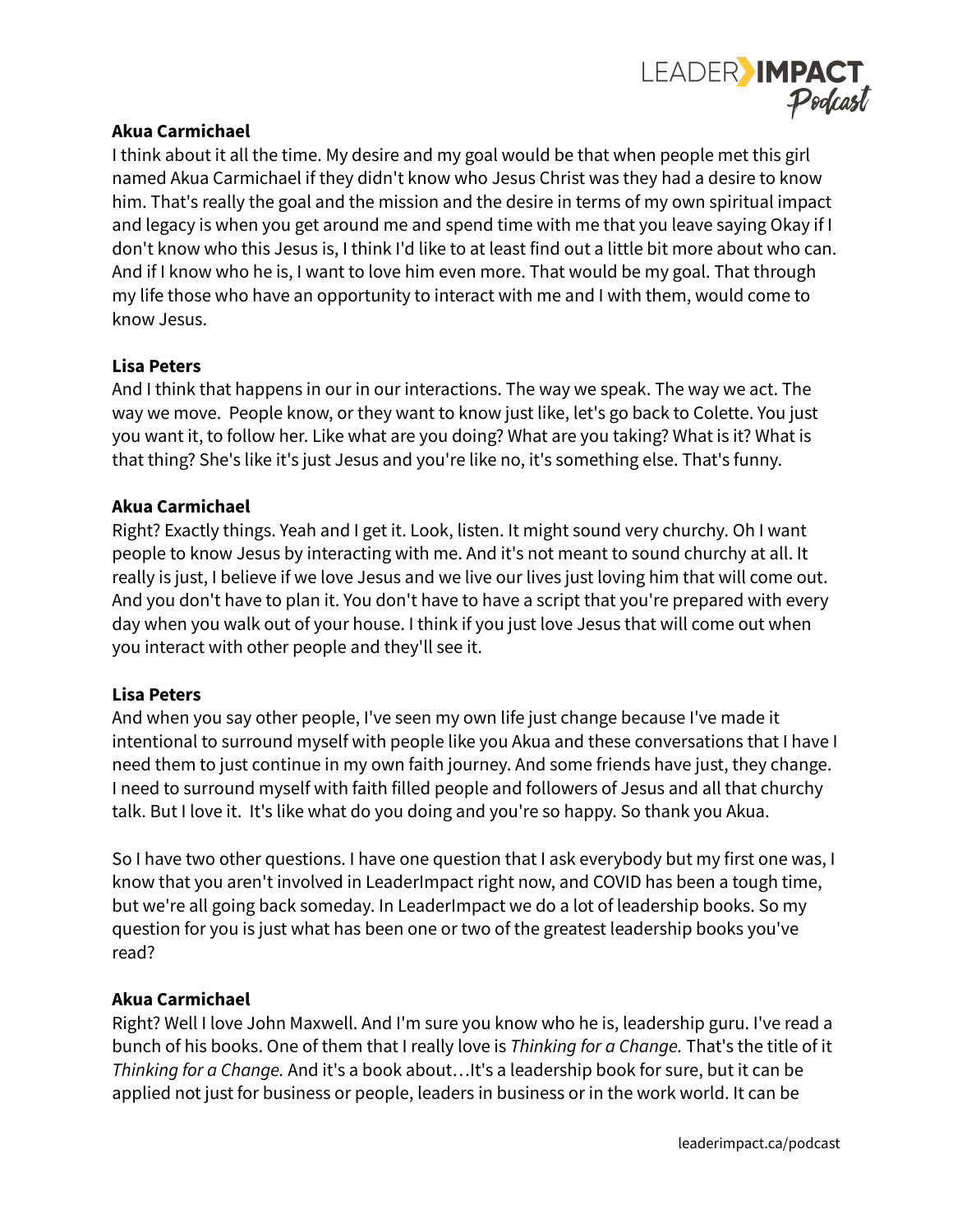

applied to family. It can be applied to personal relationships. It's really just about our thoughts and our thinking. What are we thinking about? How are we thinking? It goes through different types of ways that we can think. We think strategically. We can have big picture thinking. There are different ways that we can see the world. I'm a big believer in starting with your thoughts because what you think about, everything flows. Everything starts with a thought. And everything flows out of the thought. And in my own life. It's something I've had to work very hard on and I continue to work very hard on making sure that my thoughts are right. Because for a long time I've had long thoughts about a lot of things. And so that's a book that's really blessed me. And I go back to it occasionally and just to remind myself to think and make sure that I'm thinking in the right ways about the right things.

### **Lisa Peters**

When you talk about thoughts I just came across the book *As a Man Thinketh* written in like 19o3 and it's still like people are talking about it in leadership books today. So I have I have a copy of it I haven't read it but it talks about your thoughts ultimately are your consequences. So be careful. So thank you for that. I got to write down that book. I love reading and I just ordered a few new ones. But my last question for you is what brings you the greatest joy.

#### **Akua Carmichael**

That's a good one. What brings me the greatest joy? Well anything with chocolate in it or chocolate in enough itself is pretty high up on the list. But let's get to something a bit more substantive than that. Perhaps I think ultimately knowing that I'm able to make a difference. Like my goal at the end of the day is, if it's in a work situation, if it's in a relationship situation, if it's in a family situation, just when I'm in a particular situation. Is it better? Is that situation better when I've left it than when I found it? And did I do anything that made it better? And it could be something minimal. It could be something bigger than that. But that brings me joy when I can go back and look on situations or circumstances and say that when I got into this situation it wasn't ideal or wasn't, but me being there actually made a difference. And it made things better for other people. That brings me incredible, incredible joy.

#### **Lisa Peters**

Yeah I can feel my cheeks hurt with the smiles. Akua, thank you for spending the hour with us or 40 just over almost 50 minutes. I loved hearing your story. I loved hearing about your book. I loved that it's just so much more than wealth in life. It's okay to be scared. You taught us that. It's okay to not hear God audibly. He might come in an email, or a little nudge, or your mother calling. But thank you for sharing. It's just been a wonderful time with you.

#### **Akua Carmichael**

Oh well, thanks for having me Lisa. And thank you for the great work that you are putting out into the earth. We're all better for it. And for you. And so thank you so much for what you're doing your blessing to the kingdom. Thank you.